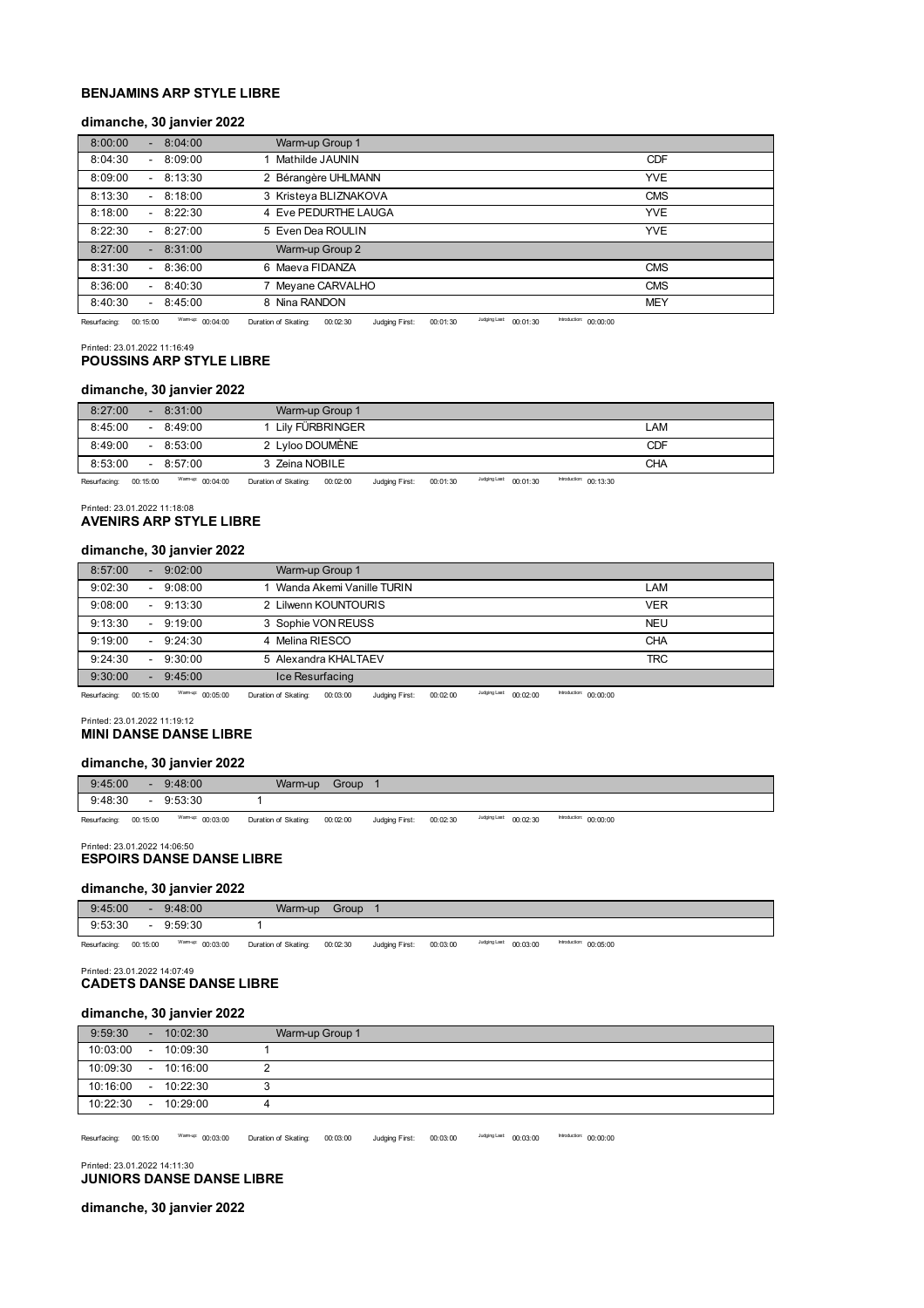| 10:29:00     |                          | 10:34:00         | Warm-up              | Group    |                |          |                        |                        |  |
|--------------|--------------------------|------------------|----------------------|----------|----------------|----------|------------------------|------------------------|--|
| 10:34:30     | $\overline{\phantom{a}}$ | 10:42:00         |                      |          |                |          |                        |                        |  |
| 10:42:00     |                          | 10:57:00         | Ice Resurfacing      |          |                |          |                        |                        |  |
| Resurfacing: | 00:15:00                 | Warmup: 00:05:00 | Duration of Skating: | 00:03:30 | Judging First: | 00:04:00 | Judging Last: 00:04:00 | Introduction: 00:00:00 |  |

Printed: 23.01.2022 14:12:30 **CADETS U14 STYLE LIBRE**

## 10:57:30 - 11:02:30 11:03:00 - 11:08:30 1 11:08:30 - 11:14:00 2 11:14:00 - 11:19:30 3 11:19:30 - 11:25:00 4 11:25:00 - 11:30:30 5 11:30:30 - 11:36:00 6 11:36:00 - 11:41:30 7 11:41:30 - 11:46:30 11:47:00 - 11:52:30 8 11:52:30 - 11:58:00 9 11:58:00 - 12:03:30 10 12:03:30 - 12:09:00 11 12:09:00 - 12:14:30 12 Warm-up Group 1 Warm-up Group 2 **dimanche, 30 janvier 2022**

| .        |                          |             |                 | $$ $v_{p}$ $v_{p}$ |
|----------|--------------------------|-------------|-----------------|--------------------|
| 11:47:00 |                          | $-11:52:30$ | 8               |                    |
| 11:52:30 |                          | 11:58:00    | 9               |                    |
| 11:58:00 | $\blacksquare$           | 12:03:30    | 10              |                    |
| 12:03:30 | $\blacksquare$           | 12:09:00    | 11              |                    |
| 12:09:00 |                          | $-12:14:30$ | 12              |                    |
| 12:14:30 |                          | 12:20:00    | 13              |                    |
| 12:20:00 |                          | 12:25:30    | 14              |                    |
| 12:25:30 | ۰.                       | 12:30:30    |                 | Warm-up Group 3    |
| 12:31:00 |                          | $-12:36:30$ | 15              |                    |
| 12:36:30 |                          | 12:42:00    | 16              |                    |
| 12:42:00 | $\sim$                   | 12:47:30    | 17              |                    |
| 12:47:30 |                          | $-12:53:00$ | 18              |                    |
| 12:53:00 |                          | 12:58:30    | 19              |                    |
| 12:58:30 |                          | 13:04:00    | 20              |                    |
| 13:04:00 | $\sim$                   | 13:09:30    | $\overline{21}$ |                    |
| 13:09:30 |                          | $-13:09:30$ |                 | Ice Resurfacing    |
| 13:09:30 |                          | $-13:14:30$ |                 | Warm-up Group 4    |
| 13:15:00 |                          | 13:20:30    | 22              |                    |
| 13:20:30 | $\sim$                   | 13:26:00    | 23              |                    |
| 13:26:00 |                          | 13:31:30    | 24              |                    |
| 13:31:30 |                          | 13:37:00    | 25              |                    |
| 13:37:00 |                          | 13:42:30    | 26              |                    |
| 13:42:30 | $\blacksquare$           | 13:48:00    | 27              |                    |
| 13:48:00 |                          | $-13:53:30$ | 28              |                    |
| 13:53:30 |                          | $-13:58:30$ |                 | Warm-up Group 5    |
| 13:59:00 | $\sim$                   | 14:04:30    | 29              |                    |
| 14:04:30 | $\overline{\phantom{a}}$ | 14:10:00    | 30              |                    |
| 14:10:00 |                          | $-14:15:30$ | 31              |                    |
| 14:15:30 | $\overline{\phantom{a}}$ | 14:21:00    | 32              |                    |
| 14:21:00 | $\sim$                   | 14:26:30    | 33              |                    |
| 14:26:30 | $\sim$                   | 14:32:00    | 34              |                    |
| 14:32:00 |                          | 14:37:30    | 35              |                    |
| 14:37:30 |                          | 14:43:00    | 36              |                    |

Resurfacing: 00:15:00 Warm-up: 00:05:00 Duration of Skating: 00:03:00 Judging First: 00:02:00 <sup>Judging Last</sup>: 00:02:00 <sup>Introduction:</sup> 00:00:00

# Printed: 23.01.2022 14:13:30 **CADETS GARÇONS STYLE LIBRE**

# **dimanche, 30 janvier 2022**

| 14:43:00 | . .    | 14:48:00    | Warm-up Group 1 |  |
|----------|--------|-------------|-----------------|--|
| 14:48:30 | $\sim$ | 14:54:00    |                 |  |
| 14:54:00 | $\sim$ | 14.59.30    |                 |  |
| 14:59:30 |        | $-15:14:30$ | Ice Resurfacing |  |

Resurfacing: 00:15:00 Warm-up: 00:05:00 Duration of Skating: 00:03:00 Judging First: 00:02:00 Judging Last: 00:02:00 Introduction: 00:00:00

#### Printed: 23.01.2022 14:15:49 **CADETS U15 STYLE LIBRE**

**dimanche, 30 janvier 2022**